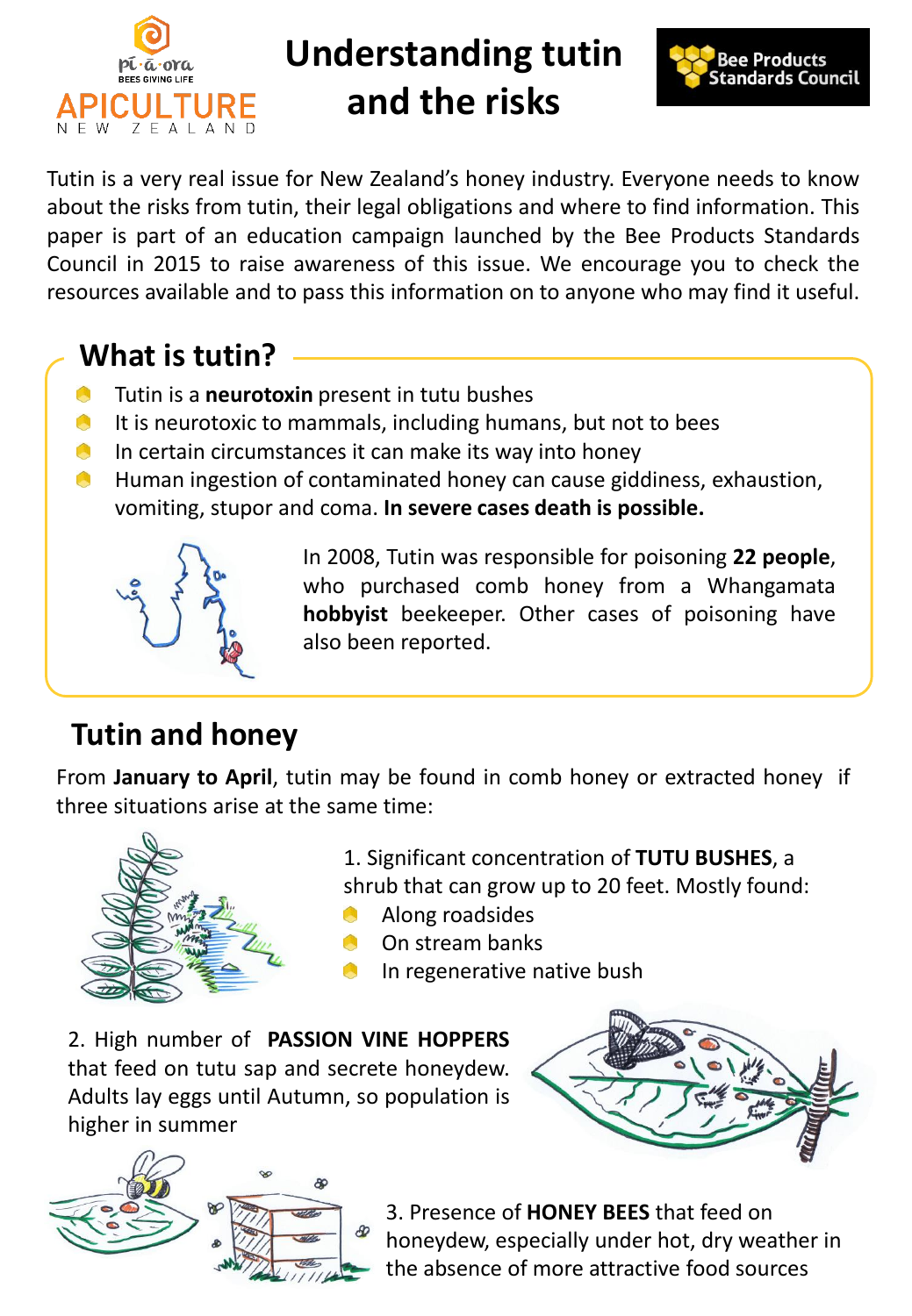### **Is my honey at risk?**

If you have hives in areas close to tutu bushes where passion vine hoppers are prevalent your honey may be at risk. Risk areas include all of the North Island and the top of the South Island. High risk areas include **Coromandel, Eastern Bay of Plenty and Marlborough.**

For information and advice on how to mitigate the risks view the **BPSC** video [here](https://www.youtube.com/watch?v=ZO-Loed8pWw&feature=youtu.be) [1].

#### **Is there a standard?**



Standard 1.4.1 and Schedule 19 of the **Australia New Zealand Food Standards Code** sets the maximum allowable level for tutin at

> 0.7 MILLIGRAM OF TUTIN PER KILOGRAM OF BOTH HONEY AND COMB

This came into effect on **12 March 2015** and is legislated. Furthermore beekeepers are required by law to comply with rules within the **Food Standard: Tutin in Honey.** Over the page we explain how to go about this.

You can access the standard [here](http://www.foodsafety.govt.nz/industry/sectors/honey-bee/tutin/) [2].

#### **Who must comply?**

All honey for **sale** or **export** must comply with the limits set out in the Code. **Beekeepers** and **packers** of honey must ensure that they take appropriate measures to not exceed the limit set out in the Code.

**MPI** recommends that **hobbyist** beekeepers who only produce honey for their own use follow the standard as well. **Donating** and **bartering** are forms of trade that must also comply with the standard.





Beekeepers, packers, and exporters are all **liable** for prosecution if someone is poisoned by honey.